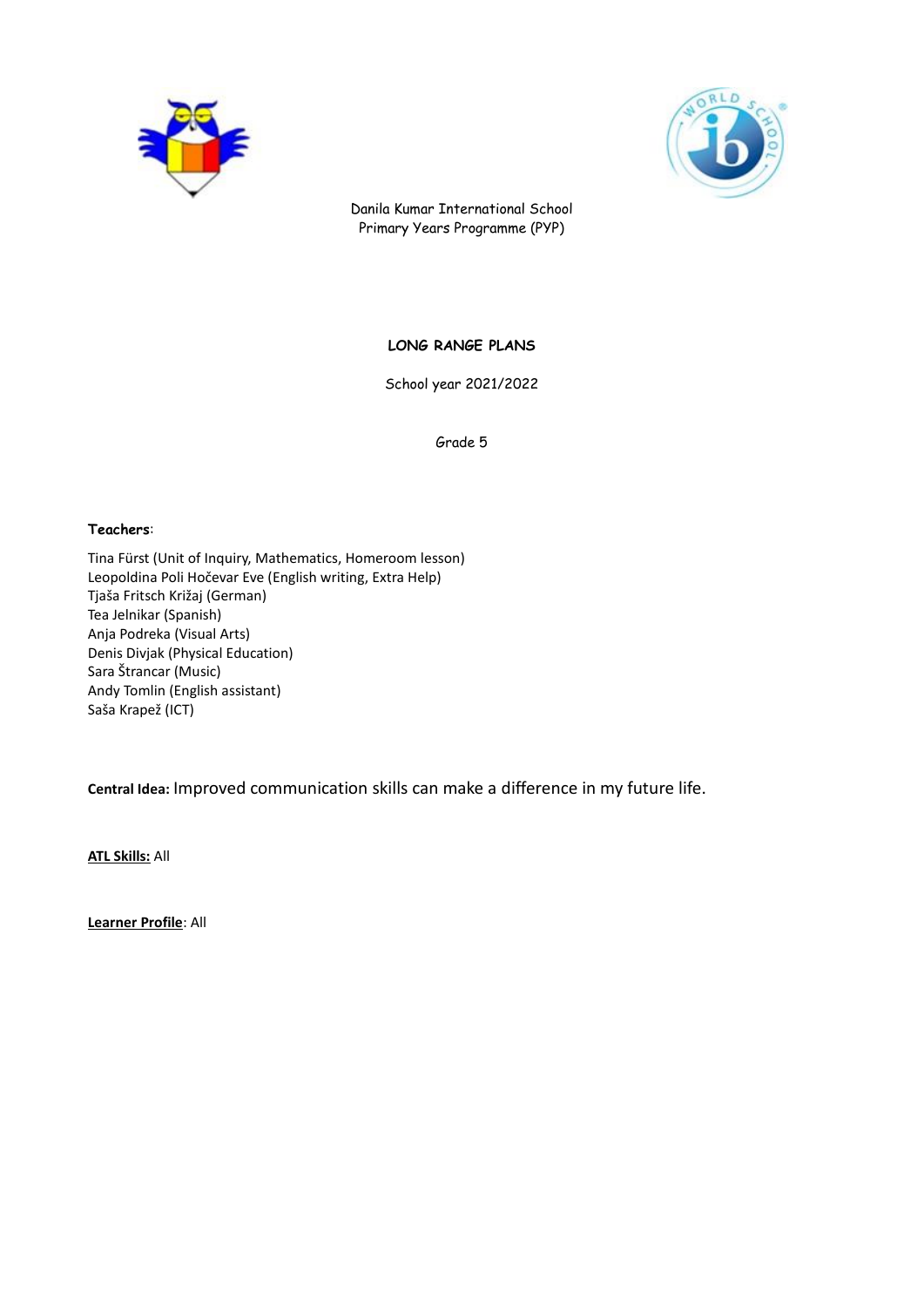# **Taught within the Unit of Inquiry - learning through language (English)**

### **WRITTEN LANGUAGE**

Reading:

- Read a wide range of texts for information and pleasure with understanding and accuracy on grade level
- Read daily for enjoyment and information for sustained periods, at school and at home
- Read aloud with fluency, understanding, regard to punctuation and with expression
- Independently select the appropriate reading strategy for the purpose of the activity (scanning, skimming, rereading)
- identify some meaning beyond the literal
- Show appreciation of different writing styles
- recognise figurative language (similes, idioms, metaphors)
- Locate, access, organise and synthesise information from a variety of the purpose of sources
- Generate new questions after reading and connect these to prior knowledge and experience
- recognise that poem have layers of meaning
- show understanding that different texts, poems may be interpreted differently by different people
- feel that words can evoke mental images
- use specific vocabulary to comment on and analyse poetry (line, stanza, rhyme, scheme)

### Writing:

- Understand that different types of writing have different styles and structures, and are used for different purposes (formal letter, poems)
- Are aware of audience
- Use writing process independently and effectively to structure thinking and to communicate
- Understand the writing process (planning, revising, editing)
- use appropriate paragraphing
- use complex sentence structure
- Use appropriate punctuation and grammar
- recognise and use the main parts of speech correctly (noun, verb, pronoun, adjective, adverb)
- Use a range of vocabulary including content-specific vocabulary
- use figurative language appropriately in writing (similes, idioms, metaphors)
- Use standard spelling for most words and use appropriate resources to check spelling
- Have a fluent and legible style of handwriting (cursive)
- Show individuality and creativity in writing style
- Further develop their own voice and style
- Respond to writing of others critically
- Use a variety of note-taking and study skills to comprehend oral and written text and gather information during research
- composing different forms of poetry
- use a range of modes in writing persuasive

### **ORAL LANGUAGE**

Listening:

- Listen to people and to texts for general meaning (for gist) and for precise meaning (for the key points)
- Listen appropriately for a sustained period and for a variety of purposes (to seek information, for enjoyment, to gain knowledge, for instructions)
- Listen attentively
- Understand and evaluate what they hear, to think about both literal and inferred meanings, and to respond appropriately
- show an active interest in and respect for other languages
- identify differences and similarities between languages

#### Speaking:

- Use a variety of linguistic structures and features of spoken language (rephrasing, gestures, expressions, pronunciation) to develop and present ideas and information adapting their speaking and listening strategies to the context, purpose and audience
- Use discussions in a range of formal and informal situations to generate, develop, modify and present ideas
- Participate appropriately in discussions, conversations, class and group meetings, debates and group presentations
- Argue persuasively and practise debating skills, presenting a point of view that is not necessarily their own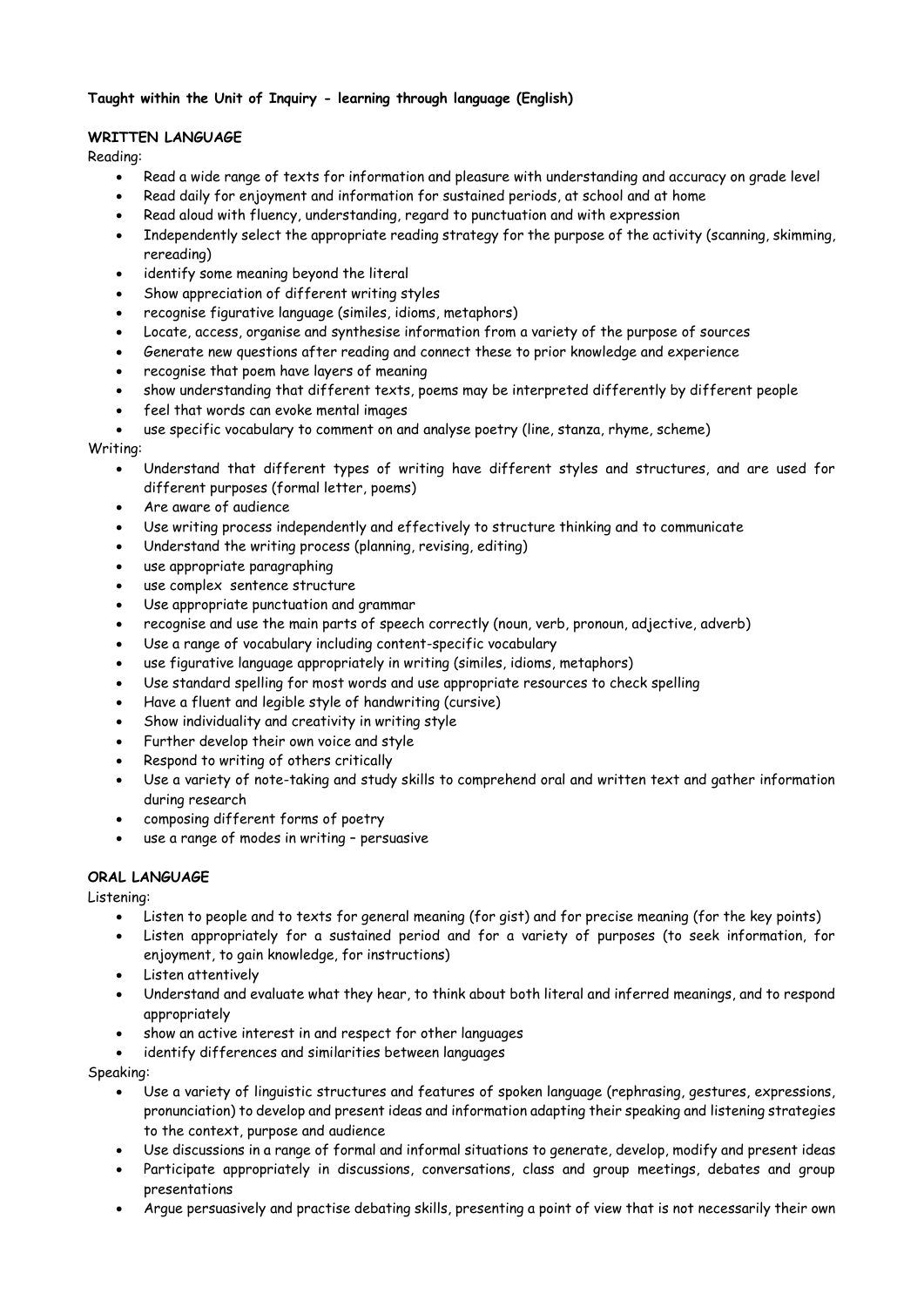- Understand how language can influence points of view and the responses to others
- Infer meanings, draw conclusions and make judgments
- Prepare and deliver an individual presentation for a variety of purposes (to persuade, to entertain, to inform, to direct)
- Use a wide vocabulary and complex sentence structures with a high level of accuracy
- Reflect upon communication to monitor and assess their learning

# **VISUAL LANGUAGE**

Viewing and presenting:

- identify and begin to analyse the structures and features characteristic of a range of visuals
- Understand that the form and quality of the presentation of their work reflects their thinking and attitudes
- Demonstrate behaviour for a large range of visual material (movies, poster, CD-ROMs, atlases, sculptures, paintings, graphic organisers, codes)
- Respond to viewing experiences orally and in writing using specific vocabulary and terminology
- Are aware of the effect of design on the meaning of the visual
- Recognise that visuals are constructed for particular reasons
- Willing to work with a variety of materials to plan and carry out different projects

# **Taught as subject-specific (inquiry into Mathematics)**

#### NUMBER

- read and write fractions
- read, write, compare and order decimal fractions to thousandths
- model improper fractions and mixed numbers
- convert improper fractions to mixed numbers and vice versa in real-life situations
- model addition, subtraction of fractions
- simplify fractions in mental and written form
- use fractions in real life situations
- select an efficient method for solving a problem: mental estimation, mental computation, by using a calculator
- use strategies to evaluate the reasonableness of answers
- use mental and written strategies for adding, subtracting fractions in real-life situations

# MEASUREMENT

- understand and develop procedures for finding area, perimeter and volume
- understand the relationships between area and perimeter, between area and volume, and between volume and capacity
- understand unit conversions within measurement systems (metric or customary).
- read and interpret scales on a range of measuring instruments
- carry out simple unit conversions within a system of measurement(metric or customary).
- select and use appropriate units of measurement and tools to solve problems in real-life situations
- determine and justify the level of accuracy required to solve real-life problems involving measurement

#### **Taught within the Unit of Inquiry - learning through Visual Arts**

#### CREATING:

- Use sketchbook as an everyday tool to reflect, to discover and to develop personal interests, and as a source of ongoing information,
- Develop the sense and awareness of balance (symmetrical, asymmetrical) and composition in art works.
- Continue to develop the sense for combining natural and artificial materials.
- Continue to develop sensibility for mixing colours in colour and shade tones.
- Become increasingly independent in the realization of the creative process.
- Select research and develop an idea or theme for an artwork.
- Combine and use variety of media, including it, to explore and express ideas.
- Develop an awareness of their personal preferences.
- Develop observation and sensitivity for details.
- Identify factors to be considered when displaying an artwork.

 Continue to develop sensitivity, skill and understanding of the elements and principles of art and design. RESPONDING: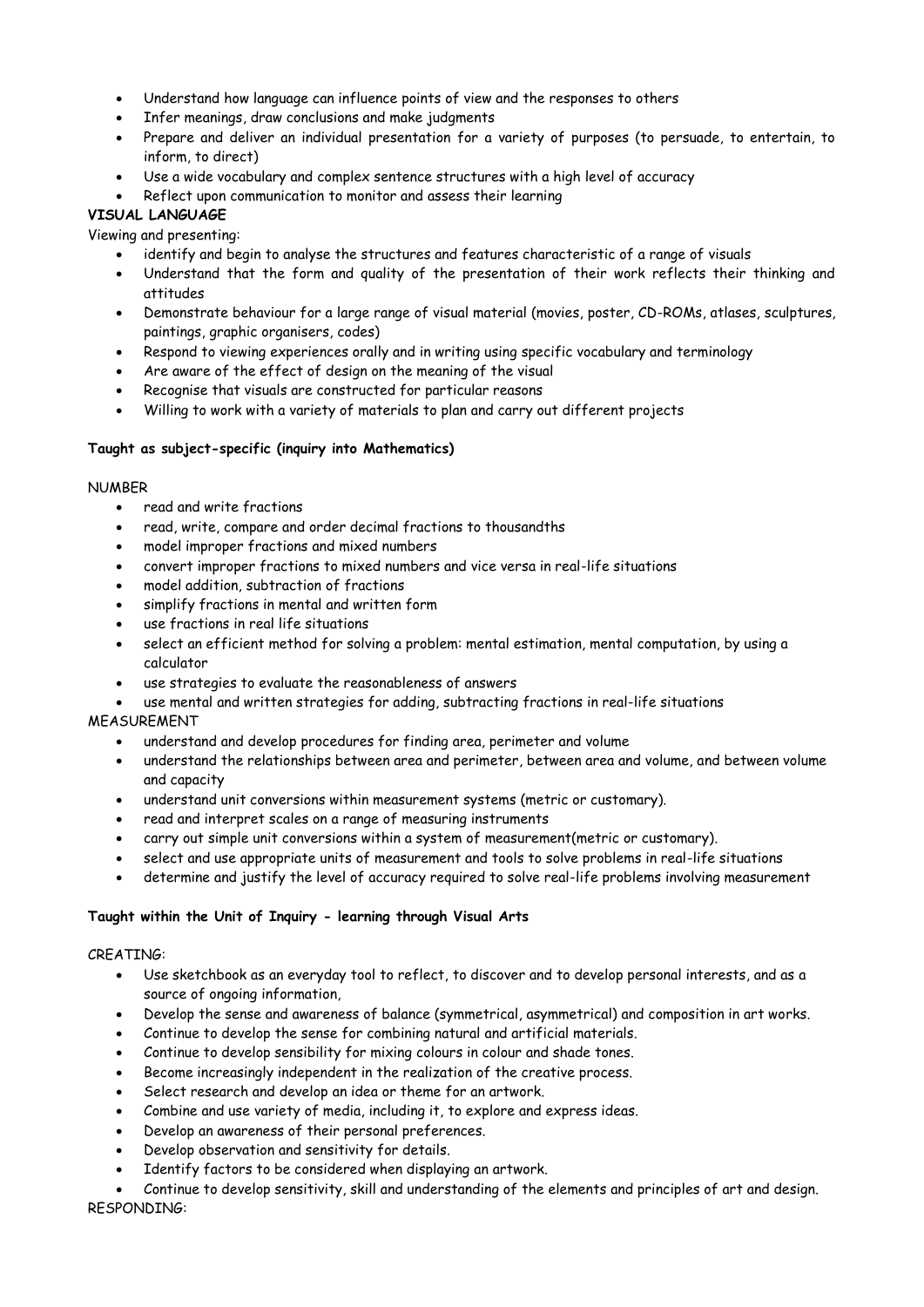- Set up an exhibition considering the effective positioning of students' art works
- Reflect on the factors that influence personal reactions to artwork
- Reflect throughout the creative process to challenge their thinking and enact new and unusual possibilities.
- Understand the role and relevance of visual arts in society

### **Taught within the Unit of Inquiry - learning through PSE**

#### IDENTITY

- are able to find the way how to interact positively with others
- know and identify the attributes of Learner Profile

### INTERACTIONS

- Are aware that working in a group includes building trust and communicating among group members (while keeping everyone safe in the process), making decisions together and being considerate to others in order to achieve a common goal
- understand the role of the School Council and actively participate in it

### **Taught as subject-specific (inquiry into PSE)**

### ACTIVE LIVING

- understand that the food people choose to eat, combined with the amount of exercise they do, will influence their appearance and well being
- realise that each individual has some responsibility for his/her health and that this responsibility increases as he/she gets older
- understand that they are capable of improving who they are and what they can achieve

### **Taught within the Unit of Inquiry - learning through ICT**

- Create an efficient visual presentation for PYP exhibition using various media.
- Combine and use different programmes (for presentations, text documents, editing photos, Internet)
- Develop confidence, independence, creativity

#### **Taught as subject specific (inquiry into ICT)**

- Develop skills in organising data
- Develop skills in creating visual engaging presentation using media
- develop skills in making difference with a help of ICT technology
- develop skills in combining more programmes to create quality product.

#### **Taught as subject specific (inquiry into PE)**

# **INTERACTIONS**

# **DODGE BALL AND HANDBALL**

- learn basic rules of handball;
- develop positive attitude to the game;
- develop team spirit and connections with other students;
- use rules of fair-play;
- improve playing dodge ball game;
- display increased self-confidence, self-sufficiency and individual initiative;

#### **ADVENTURE CHALLENGES**

- participate in group activities to accomplish a common goal with apparatus; more complex team building games;
- solve more complex challenging problems individually and in groups;

#### **ACTIVE LIVING**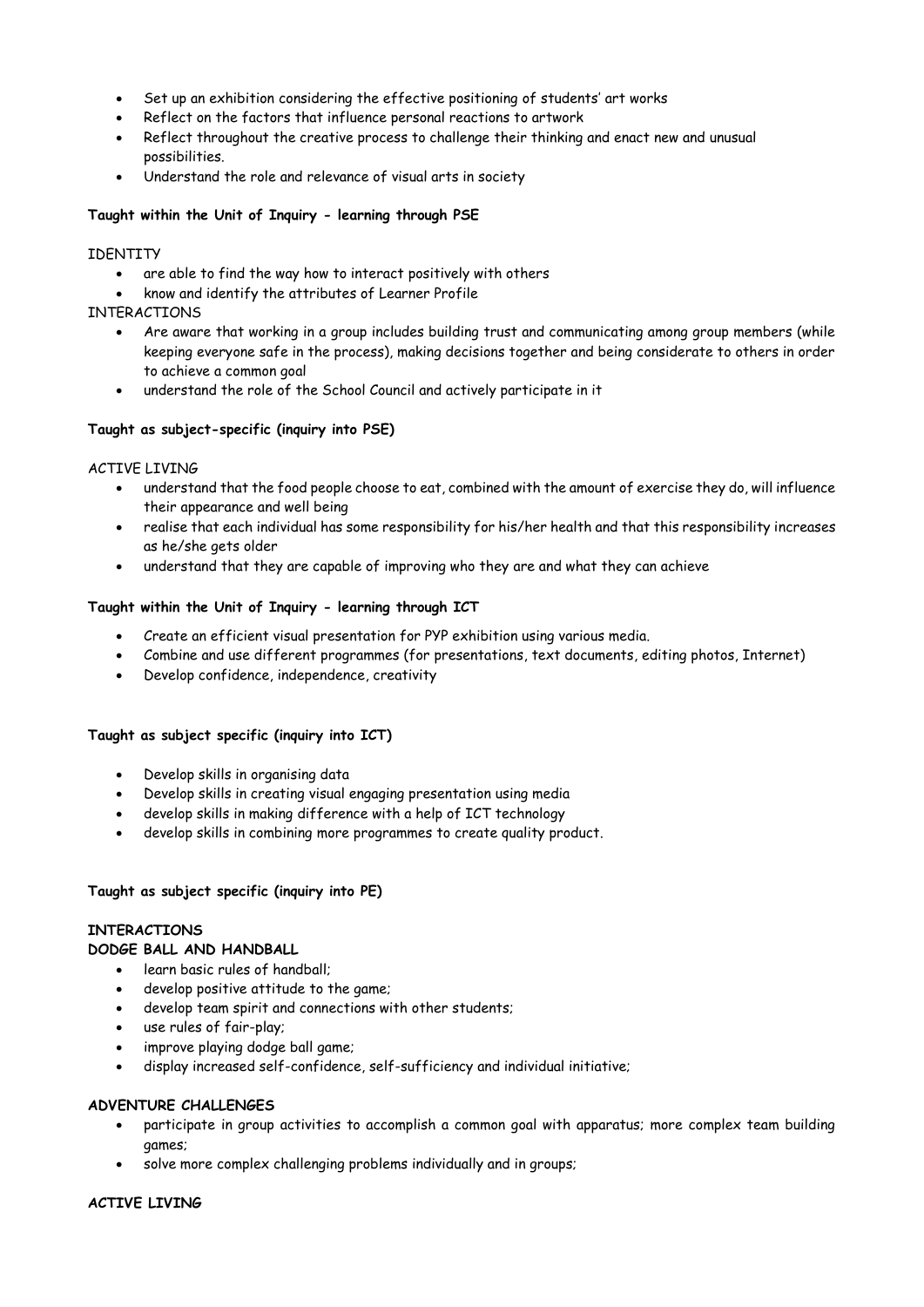### **ATHLETICS**

- practice specific techniques for running, throwing and jumping events;
- are able to collect data and analyze it (simple chart) for heptathlon events;
- evaluate their athletics performance and understand how they can improve their performance;
- understand and perform tactics at long distance running;
- learn more complex tactics at 4×100m an 4×400m relay;
- understand development of speed at 100m sprint;
- learn to perform at long and triple jump;
- are able to set the run at high jump

#### **Taught within the unit of inquiry - learning through Music**

### **RESPONDING:**

- sing songs or voice parts with increasing control, confidence and expression.
- play a wide range of instruments with accuracy in solo and ensemble performances.
- devise criteria for evaluating performances and compositions.
- explain their personal preferences for specific musical works and styles.
- modify their practice and/or compositions based on the audiences' responses.

#### **CREATING:**

- Students organize, create and perform their own art project on selected topic, using all available materials.
- create music that will be continually refined after being shared with others.

# **Taught as subject specific (inquiry into Music) RESPONDING:**

 read and notate using values of whole, half note, dotted half note, quarter note, eight note and sixteenth note, and rests.

#### **CREATING:**

- use notation to practice and perform a piece of music.
- use standard symbols to notate meter and rhythm of simple patterns presented by teacher.

# **Taught within the Unit of Inquiry - learning through language (German)**

#### **ORAL LANGUAGE**

SPEAKING

- Learning family members and speaking about your own family (family tree) or other families
- Using the indefinite article "ein, eine" (continued) and the negation word "kein, keine"
- Using possessive pronouns: mein, dein, Ihr
- Expressing relationships with "VON" and the possessive "S"
- Accurately pronouncing new vocabulary
- Using basic vocabulary and simple sentence structures with a high level of accuracy
- Participating appropriately in discussions, conversations, class and group meetings, debates and group presentations

### LISTENING

- Understanding simple dialogues from the tape (CD)
- Listening to people and to texts for general meaning (for gist) and for precise meaning (for the key points)
- Listening appropriately for a sustained period and for a variety of purposes (to seek information, to gain knowledge, for instructions, for enjoyment)
- Listening attentively
- Understanding and evaluating what you hear and responding appropriately
- Showing an active interest in and respect for other languages

# **WRITTEN LANGUAGE**

**WRITING**